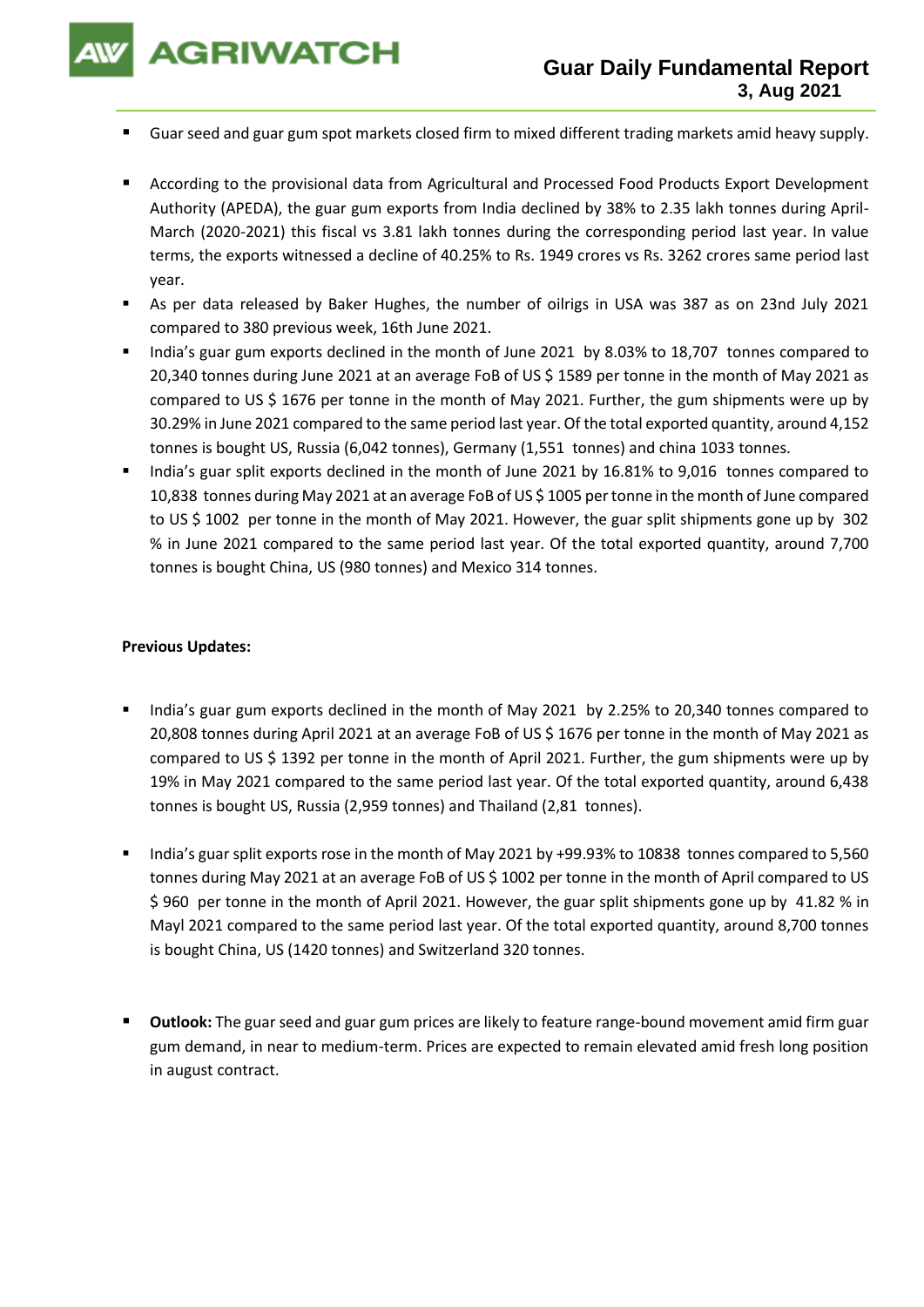

| NCDEX-FUTURES MARKET - Guar Seed |         |      |             |      |              |               |          |       |         |
|----------------------------------|---------|------|-------------|------|--------------|---------------|----------|-------|---------|
| <b>Contract</b>                  | +/-     | Open | <b>High</b> | Low  | <b>Close</b> | <b>Volume</b> | Change   | ΟI    | Change  |
| July-21                          | $+4.98$ | 4403 | 4624        | 4403 | 4380         | 46055         | $-20895$ | 33390 | $-7220$ |
| <b>Aug-21</b>                    | $+4.97$ | 4500 | 4720        | 4500 | 4463         | 53925         | $-37085$ | 43305 | 9485    |

| NCDEX-FUTURES MARKET- Guar Gum |         |             |             |      |              |               |        |                |          |
|--------------------------------|---------|-------------|-------------|------|--------------|---------------|--------|----------------|----------|
| <b>Contract</b>                | +/-     | <b>Open</b> | <b>High</b> | Low  | <b>Close</b> | <b>Volume</b> | Change | $\overline{O}$ | Change   |
| $ $ July-21                    | $+5.99$ | 6928        | 7233        | 6928 | 6824         | 17090         | 2265   | 23435          | $-4.105$ |
| <b>Aug-21</b>                  | $+6.00$ | 7050        | 7335        | 7050 | 6920         | 21200         | 7270   | 40925          | 4.710    |

| <b>Guar seed Stock Position &amp; EDD:</b> |                          |                   |           |                |  |  |  |  |
|--------------------------------------------|--------------------------|-------------------|-----------|----------------|--|--|--|--|
| <b>Stocks</b>                              | <b>Demat</b>             | <b>In-Process</b> | Total     | <b>EDD</b>     |  |  |  |  |
|                                            | 31-Jul-21                | 31-Jul-21         | 31-Jul-21 | 27-Jul-21      |  |  |  |  |
| <b>Bikaner</b>                             | 15820                    | 120               | 15940     | 20963          |  |  |  |  |
| <b>Deesa</b>                               | $\overline{\phantom{0}}$ | ٠                 | -         | $\blacksquare$ |  |  |  |  |
| Sri Ganganagar                             | 2074                     | ٠                 | 2074      | 2420           |  |  |  |  |
| Jodhpur                                    | 327                      | ٠                 | 327       | 1124           |  |  |  |  |
| <b>Nokha</b>                               | ۰                        | ۰                 | ٠         | ۰              |  |  |  |  |

| <b>Guar Gum Stock Position &amp; EDD:</b> |                |                   |              |            |  |  |  |  |
|-------------------------------------------|----------------|-------------------|--------------|------------|--|--|--|--|
| <b>Stocks</b>                             | <b>Demat</b>   | <b>In-Process</b> | <b>Total</b> | <b>EDD</b> |  |  |  |  |
|                                           | 31-Jul-21      | 31-Jul-21         | 31-Jul-21    | 27-Jul-21  |  |  |  |  |
| Deesa                                     |                | ٠                 |              |            |  |  |  |  |
| <b>Bikaner</b>                            | 3073           | 40                | 3113         | 2664       |  |  |  |  |
| Jodhpur                                   | 9770           | 437               | 10207        | 10837      |  |  |  |  |
| <b>Nokha</b>                              | 4240           | 60                | 4300         | 3777       |  |  |  |  |
| Sri Ganganagar                            | 200            | ۰                 | 200          | 558        |  |  |  |  |
|                                           |                |                   |              | $2-Aug-21$ |  |  |  |  |
| <b>Churi and Korma Prices:</b>            |                | 2-Aug-21          |              |            |  |  |  |  |
| <b>Commodity</b>                          | <b>Center</b>  |                   | Rs./75 kg.   |            |  |  |  |  |
| <b>Churi</b>                              | Jodhpur        | 2050              |              |            |  |  |  |  |
| Korma                                     | Jodhpur        | 3150              |              |            |  |  |  |  |
| Churi                                     | Sri Ganganagar |                   | 1800         |            |  |  |  |  |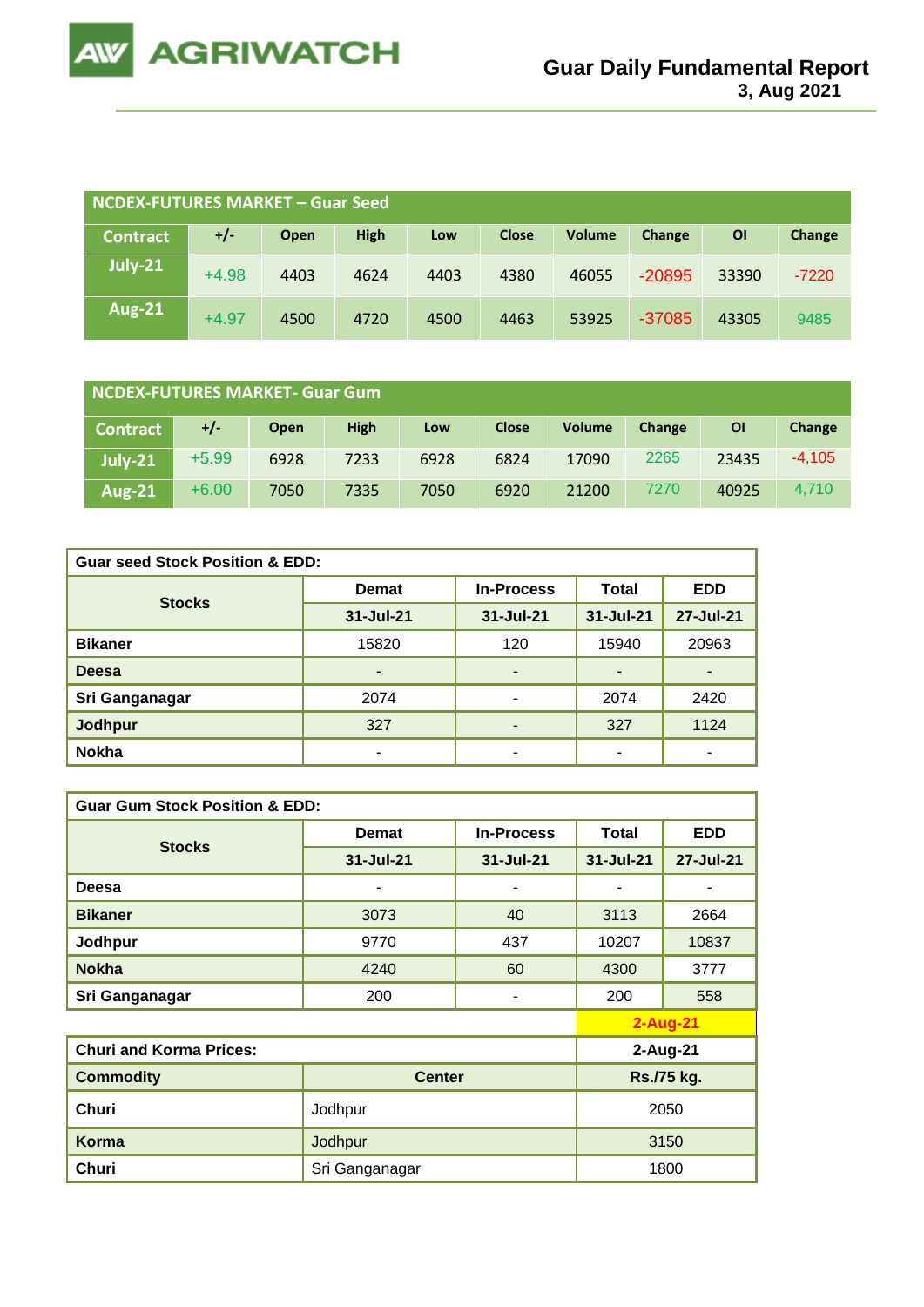

**3, Aug 2021**

| Korma | $- - - -$<br>$\sim$ | - 11 |
|-------|---------------------|------|

| <b>Guar Export Prices:</b>         |                             | $2-Aug-21$    | $2-Aug-21$    |
|------------------------------------|-----------------------------|---------------|---------------|
|                                    | <b>Variety</b>              | Value (Rs/Kg) | Value (\$/MT) |
| <b>Guargum/Split (Mundra Port)</b> |                             | 63            | 847           |
|                                    | 200 Mesh 5000<br><b>CPS</b> | 80            | 1076          |
| <b>Guargum Powder</b>              | 200 Mesh 3500<br><b>CPS</b> | 75            | 1008          |
|                                    | Meal 40%                    | 30            | 403           |
| <b>Guargum Meal</b>                | Meal $50%$                  | 43            | 578           |

| <b>Guar Seed Prices at Key Spot Markets:</b> |                 |                           |                |                        |                |  |  |
|----------------------------------------------|-----------------|---------------------------|----------------|------------------------|----------------|--|--|
| <b>Commodity</b>                             |                 |                           |                | <b>Prices (Rs/Qtl)</b> |                |  |  |
| <b>Guar Seed</b>                             | <b>District</b> | <b>Centre</b>             | $2-Aug-$<br>21 | $31 -$ Jul-<br>21      | <b>Change</b>  |  |  |
|                                              | Jodhpur         | Jodhpur (Loose)           | 4150           | 4100                   | 50             |  |  |
|                                              |                 | Jodhpur(Delivery)         | 4358           | 4305                   | 53             |  |  |
|                                              |                 | Sri-Ganganagar(Loose)     | 4200           | 4000                   | 200            |  |  |
|                                              |                 | Sri-Ganganagar (Delivery) | 4350           | 4150                   | 200            |  |  |
|                                              | Sri-Ganganagar  | Rawla (Loose)             | <b>NR</b>      | <b>NR</b>              | $\blacksquare$ |  |  |
|                                              |                 | Gharsana (Loose)          | <b>NA</b>      | <b>NA</b>              | ٠              |  |  |
|                                              |                 | Raisinghnagar (Loose)     | 4100           | 4130                   | $-30$          |  |  |
|                                              | <b>Bikaner</b>  | Bikaner (Loose)           | 4330           | 4230                   | 100            |  |  |
|                                              |                 | Bikaner (Delivery)        | 4547           | 4442                   | 105            |  |  |
|                                              |                 | Nokha(Loose)              | 4225           | 4175                   | 50             |  |  |
| Rajasthan                                    |                 | Nokha (Delivery)          | 4436           | 4384                   | 53             |  |  |
|                                              |                 | Khajuwala (Loose)         | 4250           | Closed                 | $\blacksquare$ |  |  |
|                                              |                 | Khajuwala (Delivery)      | 4463           | Closed                 | $\blacksquare$ |  |  |
|                                              |                 | Lunkaransar (Loose)       | 4300           | 4150                   | 150            |  |  |
|                                              |                 | Hanumangarh (Loose)       | 4100           | 4000                   | 100            |  |  |
|                                              |                 | Hanumangarh (Delivery)    | 4305           | 4200                   | 105            |  |  |
|                                              | Hanumangarh     | Nohar (Loose)             | <b>NR</b>      | <b>NR</b>              | $\blacksquare$ |  |  |
|                                              |                 | Pilibanga (Loose)         | <b>NR</b>      | <b>NR</b>              |                |  |  |
|                                              | <b>Nagaur</b>   | Nagaur (Loose)            | 4200           | 4125                   | 75             |  |  |
|                                              | Churu           | Churu (Delivery)          | <b>NR</b>      | <b>NR</b>              |                |  |  |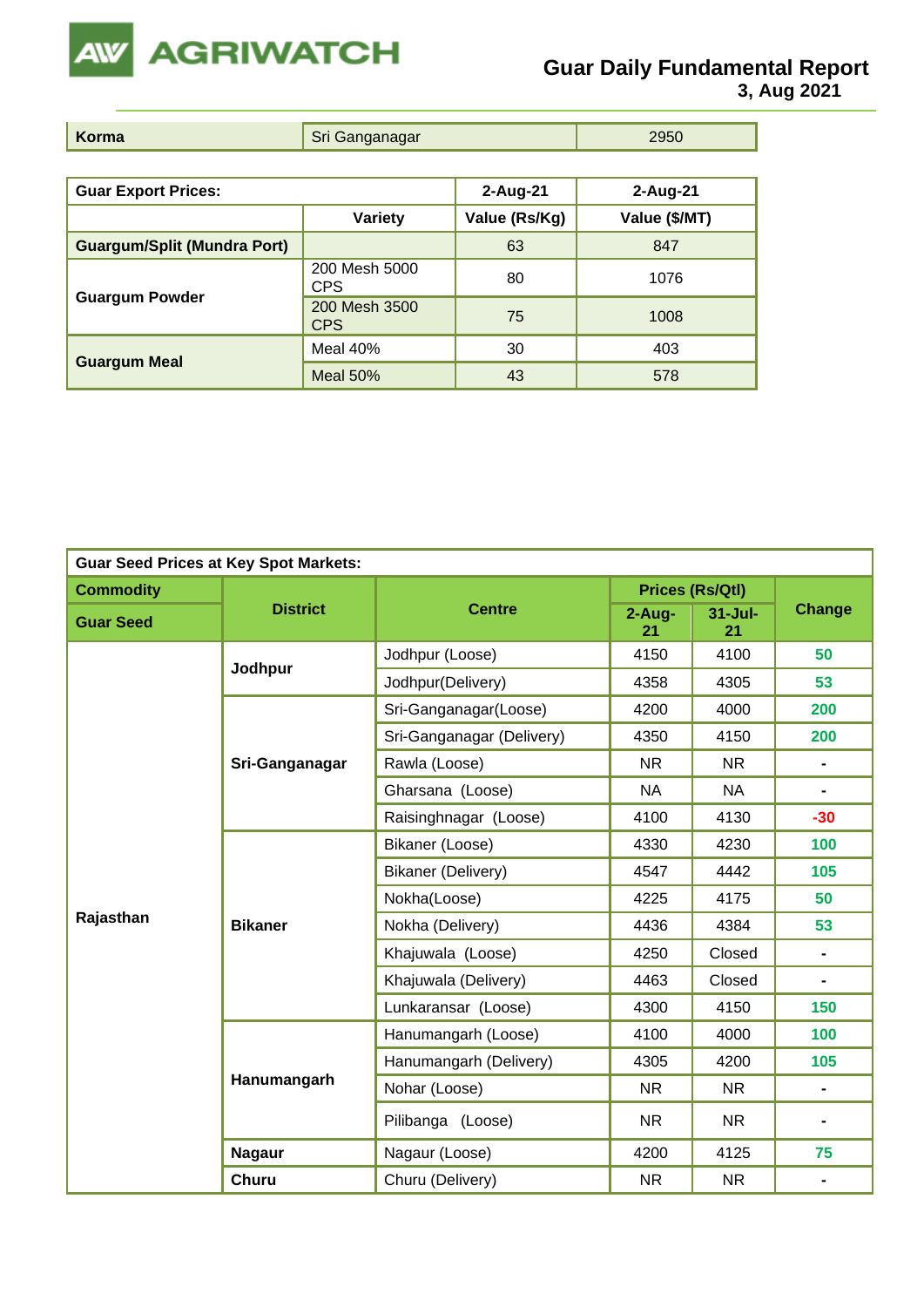

## **Guar Daily Fundamental Report**

**3, Aug 2021**

|                       | <b>Alwar</b>       | Alwar (Loose)       | <b>NR</b> | <b>NR</b> | $\blacksquare$ |
|-----------------------|--------------------|---------------------|-----------|-----------|----------------|
|                       |                    | Adampur (Loose)     | 4130      | <b>NA</b> | $\blacksquare$ |
|                       | <b>Hisar</b>       | Adampur (Delivery)  | 4337      | <b>NA</b> | $\blacksquare$ |
|                       |                    | Bhiwani (Delivery)  | 4450      | 4250      | 200            |
|                       | <b>Bhiwani</b>     | Siwani (Loose)      | 4350      | 4250      | 100            |
| Haryana               |                    | Sirsa (Loose)       | 4150      | 4065      | 85             |
|                       | <b>Sirsa</b>       | Dhabwali (Loose)    | 4200      | 4100      | 100            |
|                       |                    | Dhabwali (Delivery) | 4410      | 4305      | 105            |
|                       |                    | Ellanabad (Loose)   | <b>NR</b> | <b>NR</b> |                |
|                       | Fatehabad          | Fatehabad (Loose)   | 4150      | 4000      | 150            |
|                       | <b>Banaskantha</b> | Deesa (Loose)       | <b>NA</b> | <b>NA</b> | $\blacksquare$ |
| Gujarat               | Patan              | Patan (Loose)       | 3970      | 3915      | 55             |
|                       | Rajkot             | Rajkot (Loose)      | 4150      | 4025      | 125            |
|                       | Jamnagar           | Dhrol (Loose)       | <b>NA</b> | <b>NA</b> | $\blacksquare$ |
| <b>Madhya Pradesh</b> | <b>Gwalior</b>     | Dabra (Loose)       | <b>NA</b> | <b>NA</b> | $\blacksquare$ |
| <b>Guar Gum</b>       |                    |                     |           |           |                |
|                       | Jodhpur            | Jodhpur             | 7000      | 6850      | 150            |
| Rajasthan             | <b>Alwar</b>       | Alwar               | <b>NR</b> | <b>NR</b> | $\blacksquare$ |
|                       | Hanumangarh        | Nohar               | <b>NR</b> | <b>NR</b> | $\blacksquare$ |
|                       | <b>Bhiwani</b>     | Bhiwani             | 7100      | 6880      | 220            |
| Haryana               |                    | <b>Sirsa</b>        | 7000      | 6850      | 150            |
|                       | <b>Sirsa</b>       | Dhabwali            | 7200      | 6900      | 300            |
|                       |                    | Ellanabad           | <b>NR</b> | <b>NR</b> | $\blacksquare$ |
|                       | <b>Fatehabad</b>   | Fatehabad           | 6900      | 6600      | 300            |

| <b>Guar Seed Arrivals in Key Centers</b> |                 |                |                            |                   |                |  |  |
|------------------------------------------|-----------------|----------------|----------------------------|-------------------|----------------|--|--|
| <b>Commodity</b>                         |                 | <b>Centre</b>  | <b>Arrivals (Quintals)</b> |                   |                |  |  |
| <b>Guar Seed</b>                         | <b>District</b> |                | $2 - Aug -$<br>21          | $31 -$ Jul-<br>21 | Change         |  |  |
|                                          | Jodhpur         | Jodhpur        | <b>NA</b>                  | <b>NA</b>         |                |  |  |
|                                          |                 | Sri-Ganganagar | 500                        | 250               | 250            |  |  |
|                                          | Sri-Ganganagar  | Rawla          | <b>NR</b>                  | NR.               |                |  |  |
|                                          |                 | Gharsana       | NA                         | <b>NA</b>         |                |  |  |
|                                          |                 | Raisinghnagar  | 50                         | 20                | 30             |  |  |
| Rajasthan                                |                 | <b>Bikaner</b> | 700                        | 700               | <b>Unch</b>    |  |  |
|                                          |                 | Nokha          | 800                        | 500               | 300            |  |  |
|                                          | <b>Bikaner</b>  | Khajuwala      | 150                        | Closed            | $\blacksquare$ |  |  |
|                                          |                 | Lunkaransar    | 700                        | 150               | 550            |  |  |
|                                          | Hanumangarh     | Hanumangarh    | 60                         | 50                | 10             |  |  |
|                                          |                 | Nohar          | <b>NR</b>                  | NR.               |                |  |  |